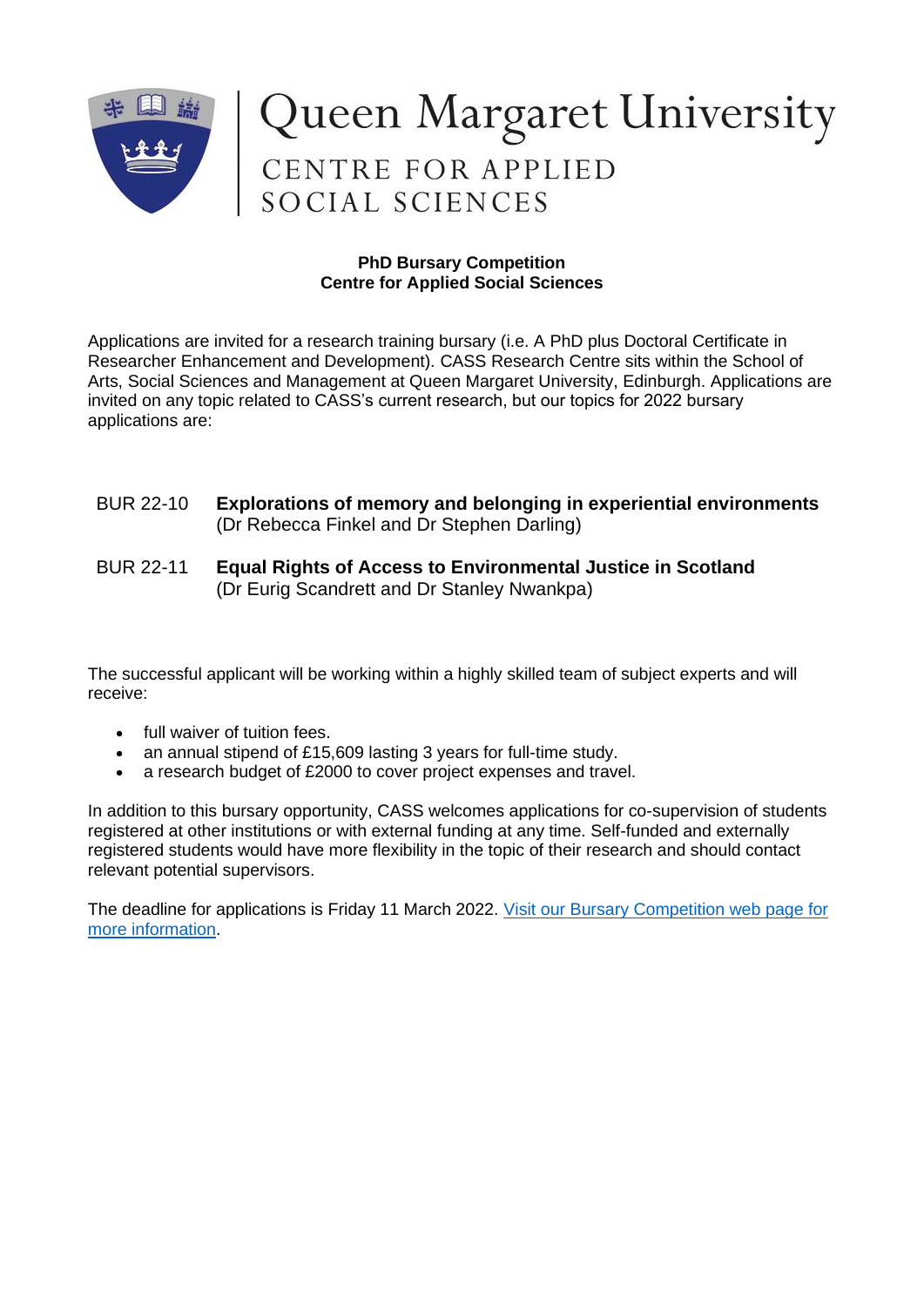# **BUR 22-10 Explorations of memory and belonging in experiential environments**

This PhD draws upon cross-disciplinary scholarship from psychology and critical events studies, developing new understandings of individual/collective memories as they relate to experiential environments. Experience at cultural events is often emotional, linked to (re-)negotiation of identity and Bourdieusian ideas of status, habitus, and socio-cultural capital. Additionally, there are dynamics of power that are prevalent in such environments regarding event programming, participation, access, and inclusion. Therefore, different perspectives of experience influence memory.

This research seeks to answer the question 'Are people remembering the same things from events? And if not, why not?' This refers to diverse experiences – how they are remembered and by whom. There is also scope to extend this research into the digital event landscape, comparing the relationship of memory and experience between physical places and online spaces and how dis/embodied realms have an effect on memories.

Methodological approaches could employ mixed methods, as aligned with these subjects: quantitative methods for memory research and qualitative storytelling-centred research for experiential investigation. However, we are open to other options and look forward to hearing ideas for creative approaches.

This research is novel, as it cross-pollinates from distinct disciplines; as such, it has the potential to make an impactful contribution to both fields. For example, it can help to inform event design and production by applying attendees' memories of experiences to improve perceptions of safety, accessibility, and inclusivity. Also, it can contribute to understanding of individuals' cognition regarding memory and perceptions of events, which sets itself apart from bodies of work that have been conducted on cultural or collective memory for specific experiences, and, thus, there is the exciting opportunity to advance knowledge, both applied and conceptual.

What sorts of knowledge and skills are we looking for in an applicant?

- ⚫ Innovative ideas about how an understanding of memory can help to inform how we think about creating recollections of lived experiences
- Basic research skills in qualitative and/or quantitative research and a willingness to learn and apply skills from both approaches
- Interest in critical event studies and/or psychology and a willingness to learn more about how these disciplines can be combined in praxis
- Dynamism and enthusiasm to drive these ideas forward

Your proposal should detail relevant interdisciplinary literature you might draw upon as well as outlining your proposed research design for the study outlined above.

#### **Research Centre: Centre for Applied Social Sciences Supervisory team: Dr Rebecca Finkel and Dr Stephen Darling**